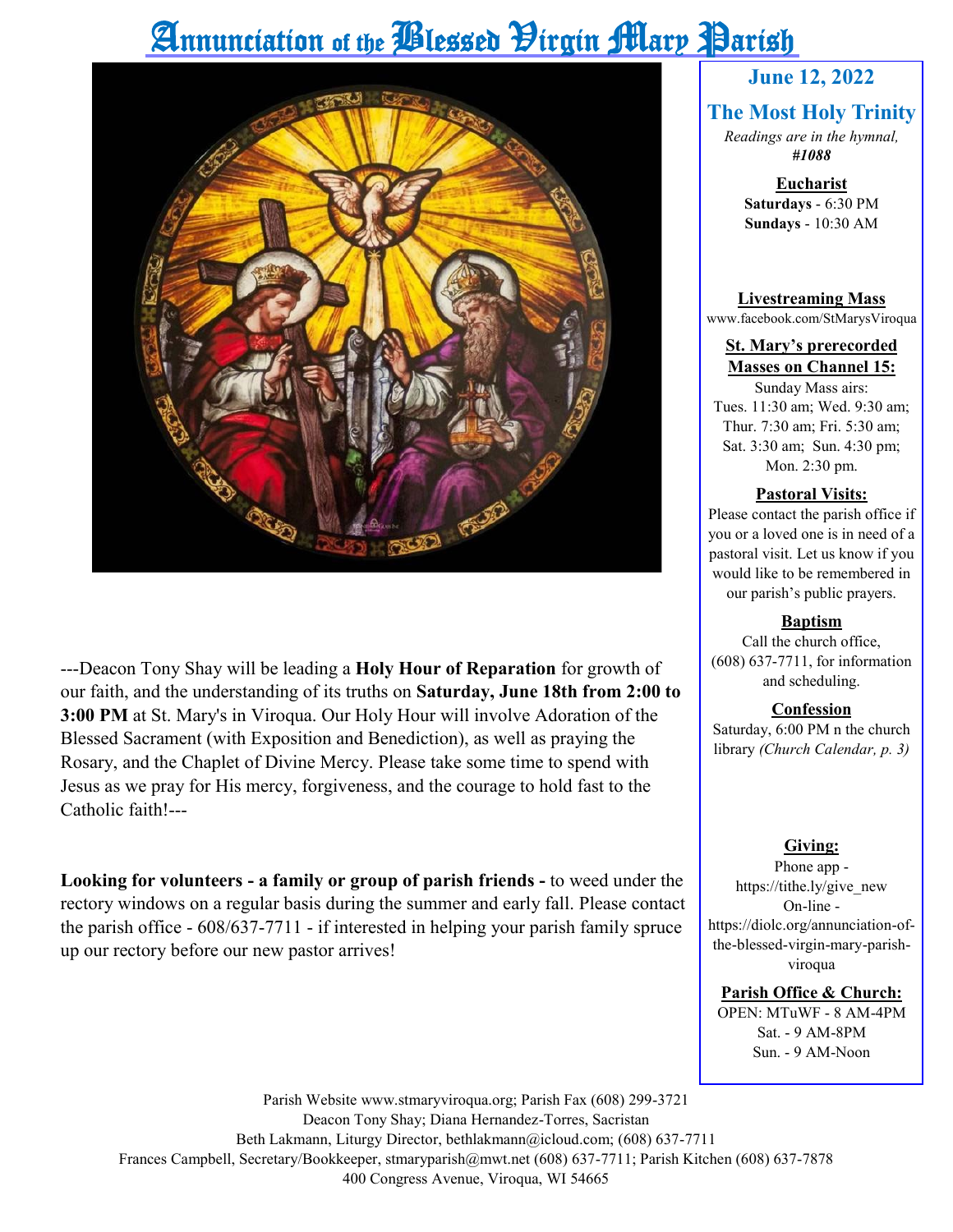## **June 12, 2022**

#### **Mission Coop Message 2022**

Dear Parishioners.

"I give thanks to my God at every remembrance of you… because of your partnership for the Gospel from the first day until now." (Philippians 1,3.5). This summer I will be marking 40 years of ordination to the priesthood with a celebration on my anniversary at St. Patrick's, Sparta (July 9th) and the next day in my home parish of St. Mary's Ridge. Prior to that I will be visiting your parish for a **mission appeal: June 18-19—**St. Mary's Coon Valley and St. Mary's Viroqua.

Shortly after my anniversary, I will be returning to Bolivia exactly 34 years to the day I first arrived, for what I expected to be an adventure of 5 or 6 years. I worked nearly 25 years at our mission parish in San Ignacio de Velasco, then 4 years as Auxiliary Bishop of the Archdiocese of Cochabamba, and so far, 5 years as bishop of the Diocese of San Ignacio de Velasco. Although our needs are many, this year I am asking you to support me personally as my bank account here in Wisconsin has no steady income and has been gradually draining out since I became a bishop and gave up my La Crosse Diocesan salary.

I am proud that my Diocese includes the majority of the Jesuit Missions of the Chiquitos region established in Bolivia between 1691 and 1767. They achieved an authentic inculturation of our catholic faith which has survived for centuries, along with the beautiful and now restored churches. Please see: https:// en.wikipedia.org/wiki/Jesuit\_Missions\_of\_Chiquitos.

There is also tremendous natural beauty, but these areas, like all of the Amazon basin, are sadly under assault as the forests are burned for agriculture and the rivers are contaminated from mining.

To fund the Diocese, we have various investments including cattle ranches, but our needs far outstrip what we can raise, as we must subsidize the clergy and our parishes, maintain our churches and schools, and provide relief for the poorest among us. Our mostly rural population lives on subsistence farming. May God bless you for your generosity and repay you many times over.

Bishop Robert Flock Diocese of San Ignacio de Velasco *(Please make checks payable to your local parish*)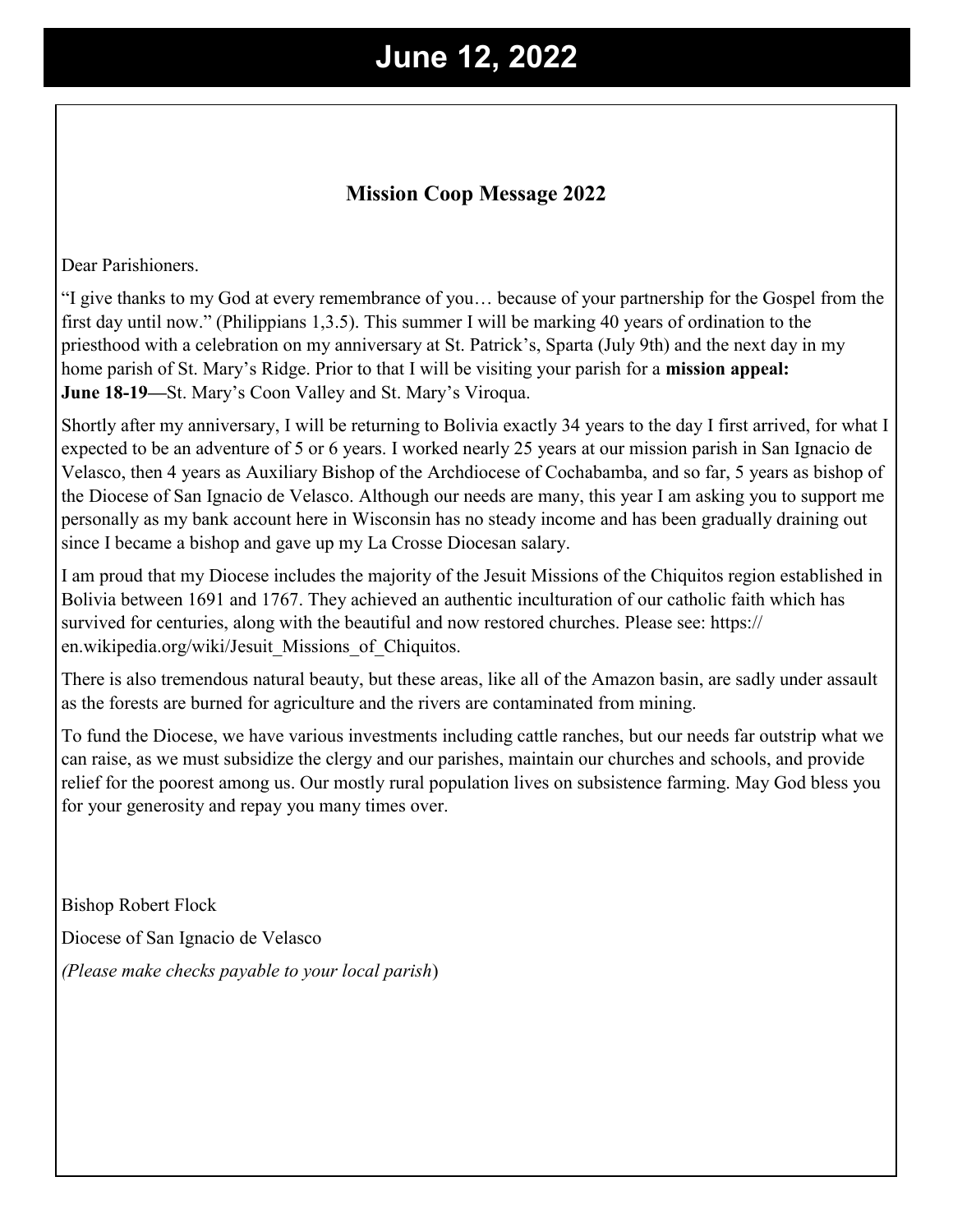### **June 12, 2022**

#### **FINANCIAL REPORT**

Week of May 30-June 5, 2022 Adults: \$3,002.00 Offertory: \$274.00 Youth: \$2.00 Loaves & Fishes: \$215.00 Total: \$3,493.00 April E-gifts: \$1,814.81 Needed Weekly: \$3,400.00

#### **2021-2022 DIOCESAN ANNUAL APPEAL**

Target: \$36,530.00 Pledged: \$40,520.00 Cash to date: \$39,992.50 THANK YOU!

#### *Ministry Schedule*

#### **Sat., June 18, 6:30 PM**

 Julie Moore Eucharistic Minister Host Reid Fisher Altar Server Lane Fisher Altar Server Paul O'Rourke Lector

#### **Sun., June 19, 10:30 AM**

Raven Stevenson Eucharistic Minister Host Alexis Scoville Altar Server Elizabeth Von Ruden Altar Server Lisa Von Ruden Lector

**If not able to serve as scheduled, please request a sub through MSP. Thank you!**

### **MASS INTENTIONS & CHURCH CALENDAR**

**Saturday,** 11 June, 6:00 PM **Confessions Saturday,** 11 June, 6:30 PM +**Casper & Eleanora Leis & Deceased Family Members and Angie Leis's 90th Birthday Sunday,** 12 June, 10:30 AM +**Sarah DeWitt** (DeWitt Family) **Saturday, 18 June, 2:00-3:00 PM Holy Hour of Reparation Saturday,** 18 June, **No Confessions Saturday-Sunday, June 18-19, Missionary Cooperative Program, Most Rev. Robert Flock Saturday,** 18 June, 6:30 PM +**Joe Biebl** (Lucille Krause) **Sunday,** 19 June, 10:30 AM +**Deceased Members of the Peter Spaeth Family** (Pat Spaeth Family) **Monday, 20 June, Parish Office Closed in Observance of Juneteenth**

#### *No weekday Masses until further notice.*

Weekday Masses at nearby parishes:

Sacred Heart-Cashton Tuesday & Friday, 8:00 AM St. Charles-Genoa Tuesday-Friday, 8:00 AM; St. Mary's-Gays Mills Thursday, 8:30 AM St. Philip's-Rolling Ground Tuesday, 8:30 AM Shrine-La Crosse Monday-Friday, 12:15 PM

Confession at nearby parishes: Sacred Heart-Cashton Sunday, 7:00-8:00 AM

St. Charles-Genoa Saturday, 3:15-3:45 PM; weekdays prior to Mass Shrine-La Crosse Monday-Friday, 11:45-12:45 PM

#### *Schedule for future help out priests*:

11-12 June Fr. Nathan Thainase 25-26 June Fr. Antony Joseph 18-19 June Bishop Bob Flock - Mission Coop 2-3 July Fr. Antony Joseph

#### *Pastoral Council Members*

Kris Brueggen brueggen@mwt.net Phyllis Krause phylliskrause63@gmail.com Parker Moore parkerm53@gmail.com Pat Peterson peterson.pata@gmail.com Cathy Poshepny cposhepny@gmail.com Tony Shay tafts4268@gmail.com Dennis Vinger dvinger@kickapoo.k12.wi.us

Our Pastoral Council is here to serve. They help us discern the needs of our community and the call of the Spirit in our time. **Please feel free to contact them** with your concerns.